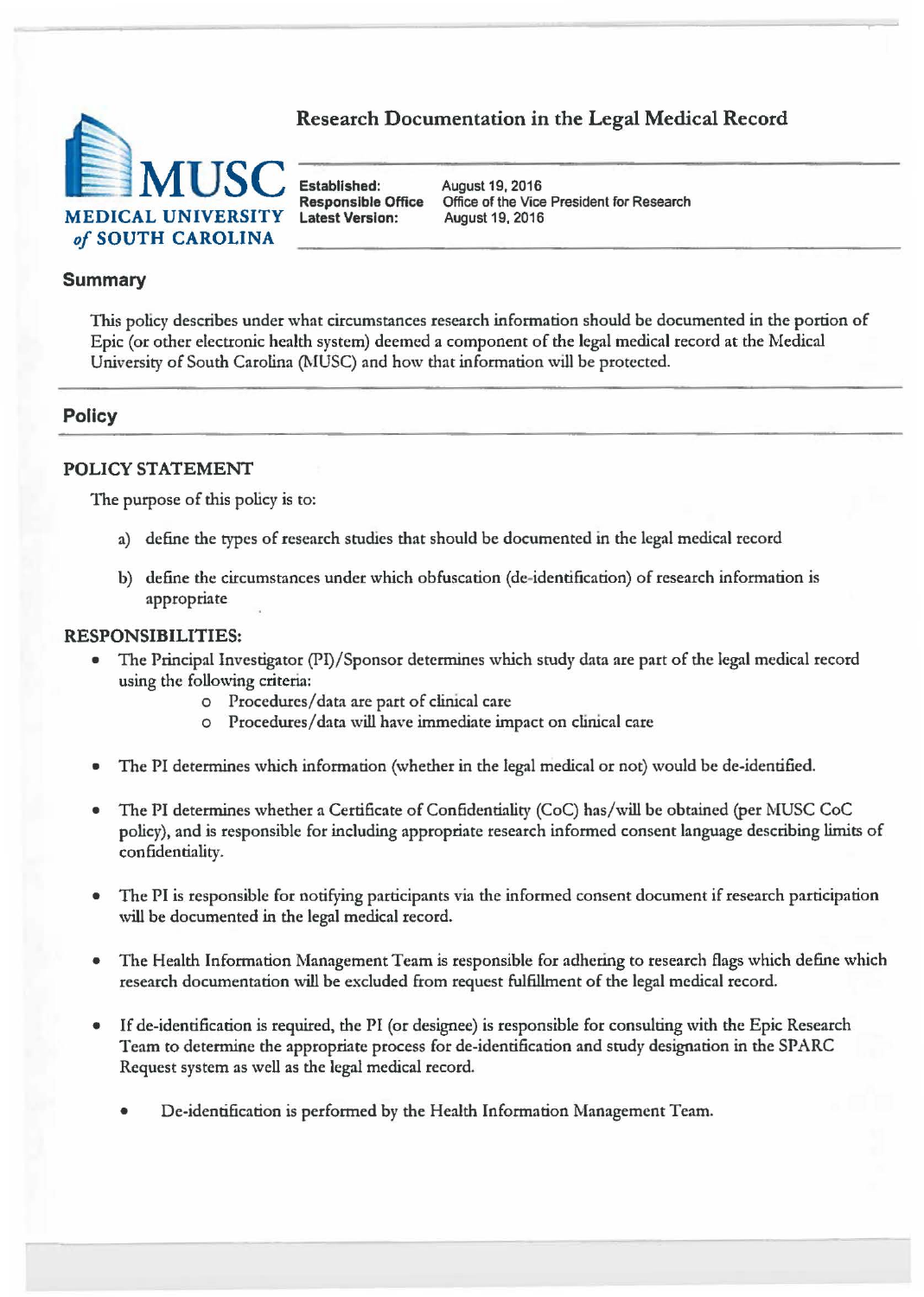• The **Pl** is responsible for keeping the key that identifies individual patients with de·identified legal medical records.

## **POLICY:**

- **A.** The legal medical record is not a repository for research documentation. The only research informed consents that should be included in the legal medical record are for those studies that provide clinical care and/or will have an immediate impact on clinical care.
- **B.** Research studies where procedures arc ordered or billed through Epic must be in Epic but are not necessarily part of the legal medical record.
	- 1. All de-identification must occur in such a way that prevents other Epic users from knowing the protected information.
	- 2. Research studies where procedures are part of clinical care or will be billed to insurance must be in the legal medical record under the participant's true name and medical record number and cannot be de-identified.
- **C.** Research studies that do not include procedures that are ordered or billed through the hospital or physician billing systems and will not have immediate impact on clinical care are not required to be in Epic.
	- 1. However, if an investigator *chooses* to document study participation in Epic, appropriate language should be included within the research informed consent document.
- **D.** Any research project where research documentation will occur in Epic should include appropriate, relevant language in the research informed consent document.

### **PROCEDURES**

- 1. Research studies where procedures are scheduled, ordered or billed within Epic must be in Epic. Studies are entered into Epic via the SPARC Request system, clearly identifying which procedures are billed to research versus billed clinically.
- 2. If research information will be in Epic, appropriate language to that effect should be incorporated into the informed consent document and reviewed and approved by the IRB.
- J. If de·identification is deemed necessary, the PI or designee must consult \vith the Epic Research Team and document the need for de-identification through SPARC Request.
- 4. The de-identification process will proceed per the workflow determined by Health Information Management and the Epic Research team.

### **Contact Information**

For information regarding the overall policy and related documents, please contact the SCTR SUCCESS center, (843-792-8300, succcss@musc.edu) .

For questions related to Epic processes, please contact Epic Research Team at (843) 792-5363